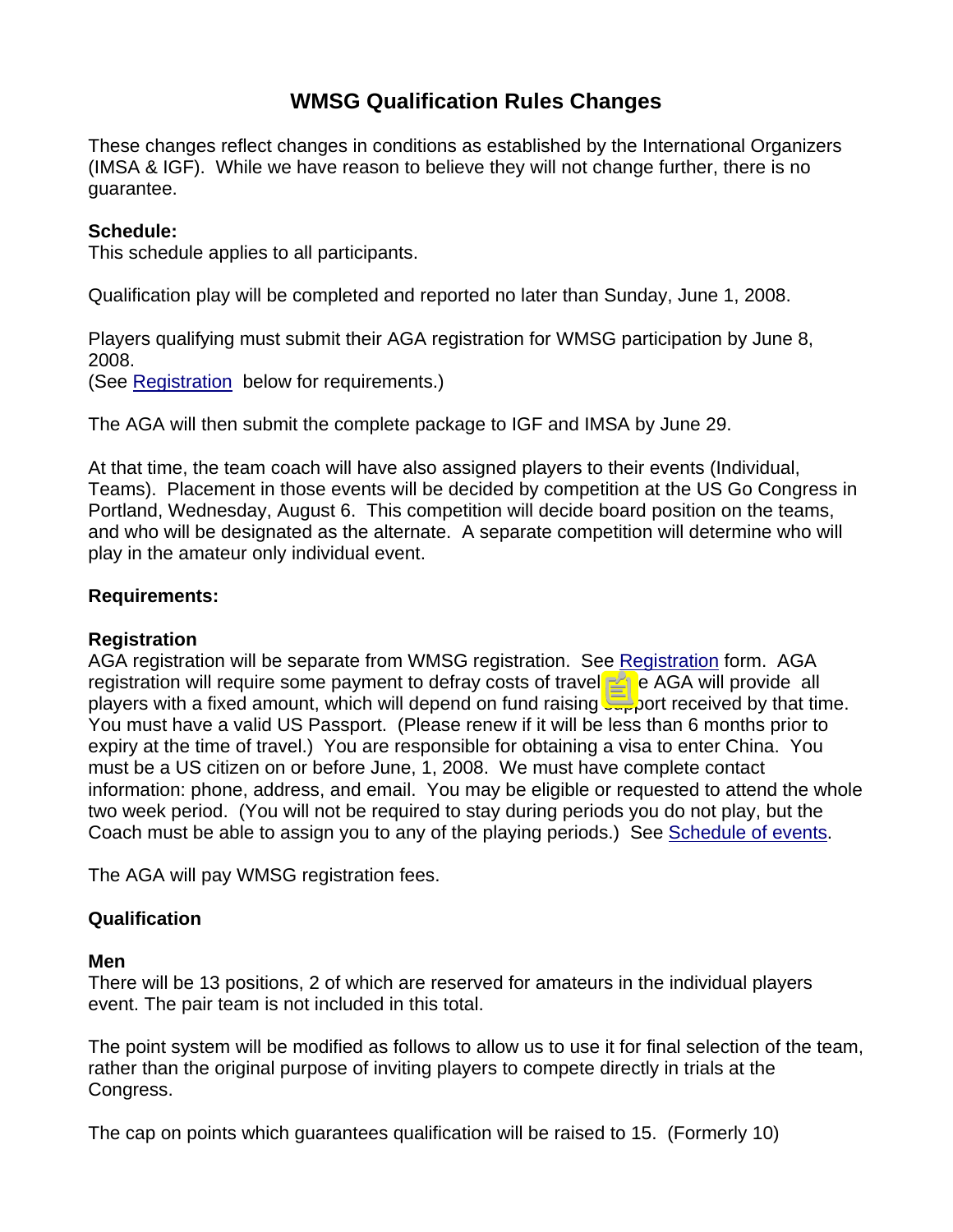The number of tournaments allowed to accumulate points will be 2. (Formerly 3)

Points earned to date will be adjusted accordingly. (That is, players who were denied points because they were over the 10 point cap, will now receive them (unless they are over the 15 point cap). Players below may lose some points as a result.

In the unlikely case that too many players exceed the cap, the lowest rated players at their then current AGA rating, will compete in a knockout to determine who will go.

#### **Women**

There will be 7 positions. The pair team is not included in this total.

All high-rated women are invited to indicate their wish to be considered for the team by notifying us at WMSG[@usgo.org.](mailto:wmsg@usgo.org) Selection will be by AGA rating as of June 1, 2008.

#### **Pair Go**

The Pair go team will be selected independent of the point system, by a separate Internet competition, which will include Canadian players. See === for details.

#### **Schedule of events**

|                           | н.       | S       | S       | M       |         | W       |         |    | S       | S       | M       |         | W       |         | н.      | S  |
|---------------------------|----------|---------|---------|---------|---------|---------|---------|----|---------|---------|---------|---------|---------|---------|---------|----|
|                           | 3        | 4       | 5       | 6       |         | 8       | 9       | 10 | 11      | 12      | 13      | 14      | 15      | 16      | 17      | 18 |
| <b>Event</b>              |          |         |         |         |         |         |         |    |         |         |         |         |         |         |         |    |
| <b>Opening Ceremonies</b> | $^\star$ |         |         |         |         |         |         |    |         |         |         |         |         |         |         |    |
| Men's Team                |          |         |         |         |         |         |         |    |         |         | $\star$ | $\star$ | $\star$ | $\star$ | $\star$ |    |
| Women's Team              |          |         |         |         |         |         |         |    | $\star$ | $\star$ | $\star$ | $\star$ | $\star$ |         |         |    |
| Men's Individual          |          | $\star$ | $\star$ | $\star$ | $\star$ | $\star$ |         |    |         |         |         |         |         |         |         |    |
| Women's Individual        |          |         | $\star$ | $\star$ | $\star$ | $\star$ | $\star$ |    |         |         |         |         |         |         |         |    |
| <b>Mixed Pairs</b>        |          |         |         |         |         |         |         |    |         | $\star$ | $\star$ | $\star$ | $\star$ | $\star$ | $\star$ |    |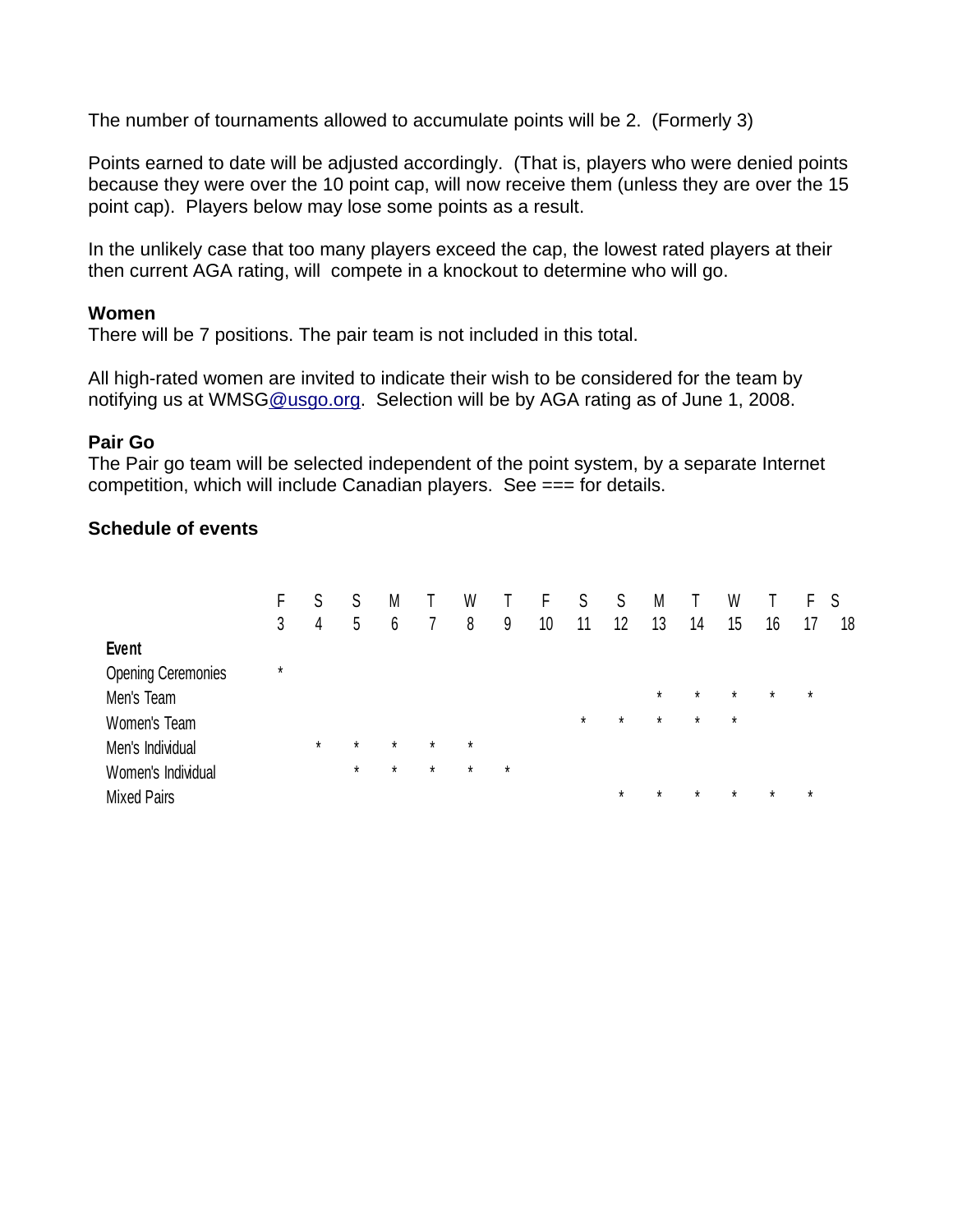## **AGA Player Registration for WMSG**

| AGA number: __________________  |                                                                                                                                                                                          |  |
|---------------------------------|------------------------------------------------------------------------------------------------------------------------------------------------------------------------------------------|--|
|                                 | Family Name: ___________________________Given Names_____________________________                                                                                                         |  |
|                                 |                                                                                                                                                                                          |  |
|                                 |                                                                                                                                                                                          |  |
|                                 |                                                                                                                                                                                          |  |
|                                 |                                                                                                                                                                                          |  |
|                                 |                                                                                                                                                                                          |  |
|                                 | I plan to stay in China () During my competition time only<br>() Before my competition begins (Arrival date: __________)<br>() After my competition ends (Departure date: ___________) ) |  |
| Olympic Village accommodations. | Note: Other than a day before and after competition, you will need to find alternatives to the                                                                                           |  |
|                                 | I prefer to play in the following WMSG events (circle one)                                                                                                                               |  |
| Individual<br>Team              | Open Individual (amateurs only)                                                                                                                                                          |  |
|                                 | I am prepared to pay for my airfare if necessary to attend the WMSG. Yes No (circle one)                                                                                                 |  |

I will travel ( ) Alone  $( )$  With  $\qquad \qquad$  other people

*Note: People not participating in the games will not be permitted to stay in the Olympic Village accommodations. Alternative hotel accommodations are available near by.*

\_\_\_\_\_\_\_\_\_\_\_\_\_\_\_\_\_\_\_\_\_\_\_\_\_\_\_\_\_\_\_\_\_\_\_\_\_\_\_\_\_\_\_\_\_\_\_\_\_\_\_\_\_\_\_\_\_\_\_\_\_\_\_\_\_\_\_\_\_\_\_\_\_\_

Please identify any special needs for meals or accommodations you may require.